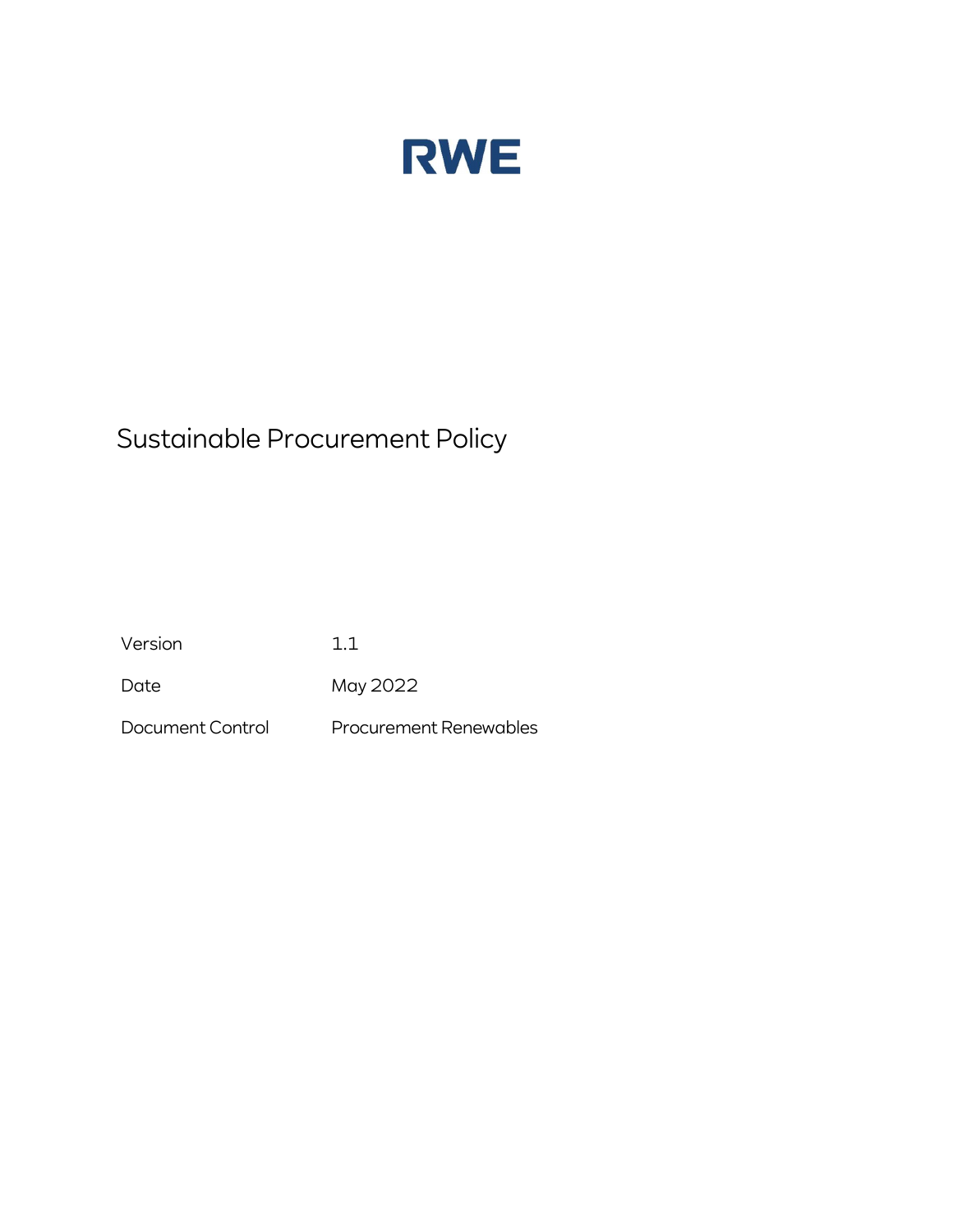# Contents

| 1  | Purpose of this Sustainable Procurement Guideline | 3 |
|----|---------------------------------------------------|---|
| 2  | Human Rights and Labour Standards                 | 3 |
| 3  | Modern Slavery and Human Trafficking              | 4 |
| 4  | Modern Slavery - Training and Awareness           | 4 |
| 5  | Modern Slavery - Reports, Records                 | 5 |
| 6  | Anti-Bribery and Corruption                       | 5 |
| 7  | Respect for the Environment                       |   |
| 8  | Health & Safety                                   |   |
| 9  | Sustainability Verification                       | 8 |
| 10 | Potential Breach Management                       | 8 |
| 11 | Glossary of Terms                                 | 8 |
| 12 | Change log                                        | 9 |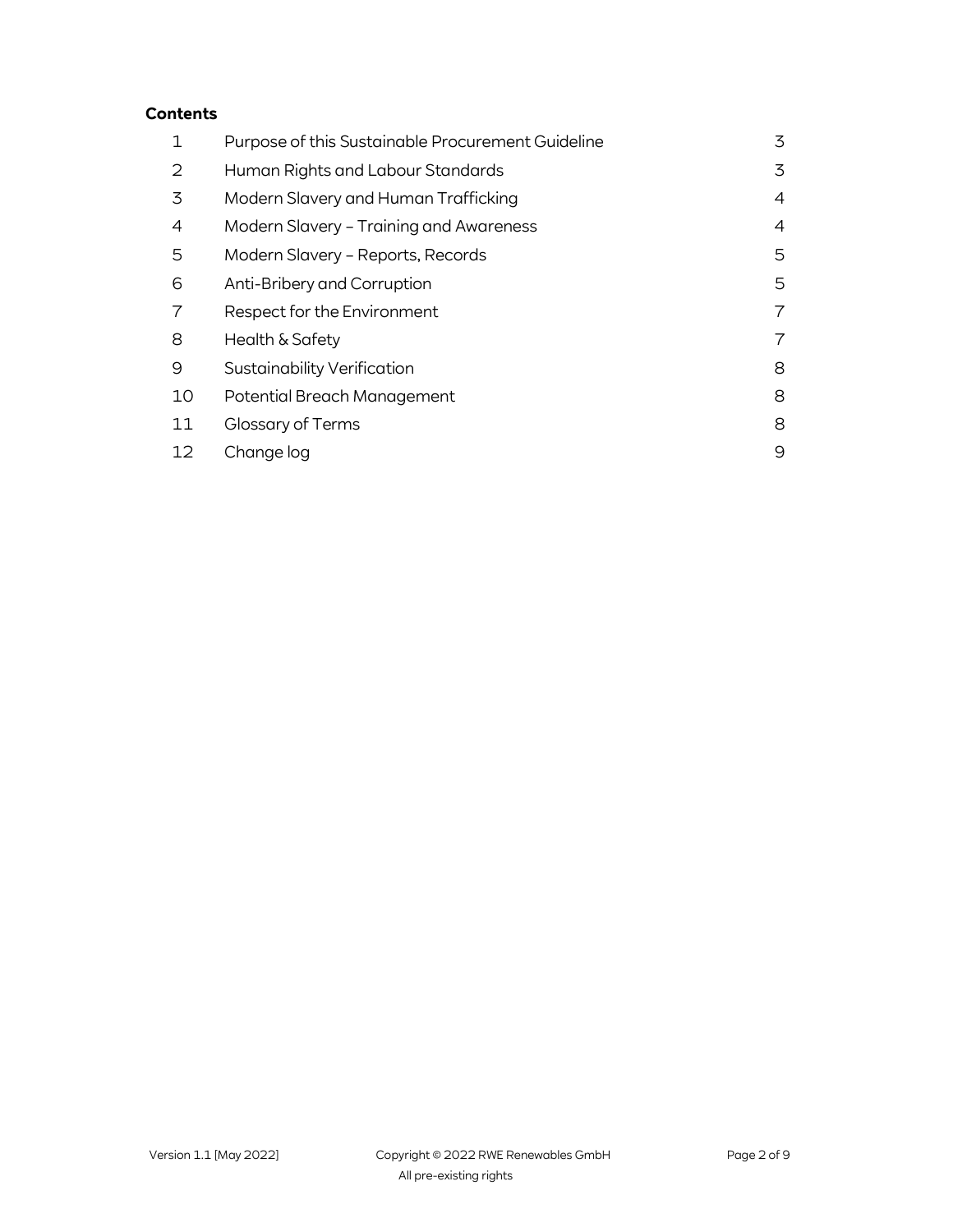### 1. Purpose of this Sustainable Procurement Policy

- 1.1. This Schedule sets out the Sustainable Procurement Policy, through which the Parties to the Agreement demonstrate their commitment to procure goods and services in a way that not only achieves value for money but also generates wider benefits and minimises damage to both the society and the environment.
- 1.2. The Parties hereby recognise their commitment, and the commitment of those with whom it does business, to the respect of and adherence to the principles of sustainability, corporate responsibility, human rights, labour standards, anti-corruption, respect for the environment and health & safety, as well as their commitment against all forms of modern slavery and human trafficking.
- 1.3. A fundamental part of this Sustainable Procurement Policy is the importance of good corporate citizenship and the support of the 'Ten Principles' of (and defined in) the United Nations Global Compact (a United Nations standard for responsible businesses, designed to promote respect for human rights, labour standards and the environment and to support the elimination of bribery and corruption as set out at www.unglobalcompact.com).
- 1.4. On entering into the Agreement, the Counterparty shall ensure compliance with the values and expectations set out in this Schedule in addition to the Applicable Laws and, in particular, to support and enact the principles established in the Global Compact.
- 1.5. This Policy has been approved by the Director Procurement of RWE Renewables GmbH. The document has been developed in the Company's Procurement Organisation in alignment with internal stakeholders

## 2. Human Rights and Labour Standards

- 2.1. In addition to the Anti-Modern Slavery Principles of this Schedule, the Counterparty shall support and respect the protection of internationally proclaimed human rights and labour rights, ensuring that it is not complicit in any human rights or labour rights abuses.
- 2.2. The Counterparty shall uphold any existing rights of employees to belong to and participate in the activities of trade unions including collective bargaining.
- 2.3. The Counterparty shall ensure that it respects the rights of employees and workers protected by Applicable Laws.
- 2.4. The Counterparty shall take concerted steps to support:
	- 2.4.1. the elimination of any kind of discrimination in respect of employment;
	- 2.4.2. the rejection of all forms of forced, compulsory or trafficked labour;
	- 2.4.3. the denunciation of people being held in slavery or servitude; and
	- 2.4.4. the effective abolition of child labour.
- 2.5. In relation to all Personnel, the Counterparty shall ensure that it:
	- 2.5.1. has effective procedures to verify the age of Personnel at the time they are recruited or engaged;
	- 2.5.2. keeps adequate age documents of Personnel, such as ID copies and personnel records;
	- 2.5.3. complies with Applicable Laws in relation to the minimum age of Personnel;
	- 2.5.4. only employs young workers as defined by the Global Compact (aged between 15 and 18 years) on non-hazardous or non-night work;
	- 2.5.5. allows Personnel to leave the premises after working hours;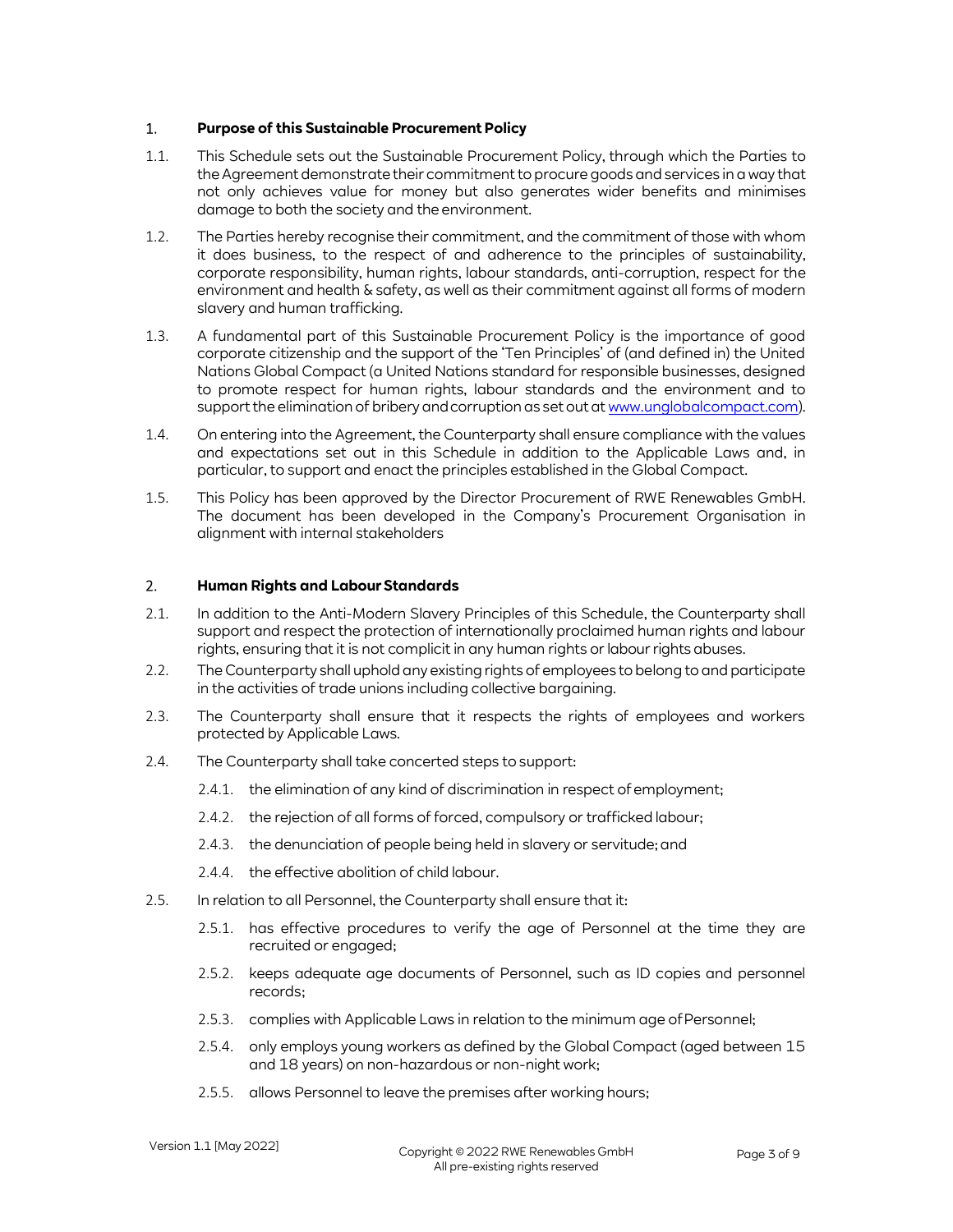- 2.5.6. treats all Personnel in a humane manner, including not subjecting a worker to physical or verbal abuse or any harassment (being any offensive, belittling, threatening, or otherwise unwelcome behaviour);
- 2.5.7. treats all Personnel in an acceptable manner in relation to their personal documents, including not requiring employees to lodge deposits or original documents such as ID papers and training certificates;
- 2.5.8. treats all Personnel in an appropriate manner over access to and from the premises;
- 2.5.9. ensures all employment or work is voluntarily offered;
- 2.5.10. complies with the UN Guiding Principles; and
- 2.5.11. complies with Applicable Laws for the protection of Personnel with regard to payment of the minimum wage, and if applicable, any payment of holiday fund contributions.

## 3. Modern Slavery and Human Trafficking

- 3.1. The Parties to the Agreement acknowledge that modern slavery in all forms is a gross violation of fundamental human rights and a crime which should not be tolerated. It can involve slavery, servitude, forced and compulsory labour and human trafficking, all of which have in common the deprivation of a person's liberty by another in order to exploit them for personal or commercial gain.
- 3.2. The Company's way of doing business is characterised by integrity and compliance with the law. In addition to meeting any statutory requirements on Modern Slavery across all Applicable Laws, the Parties are fully committed to acting ethically and with integrity in all its business dealings and relationships and has a zero-tolerance approach to Modern Slavery.
- 3.3. The Counterparty shall maintain effective systems and controls to ensure that Modern Slavery is not taking place anywhere within its own business or in any of its own supply chains which would compromise either the Counterparty's or the Company's position in satisfying its standards of conduct in relation to Modern Slavery.
- 3.4. The Counterparty shall not, and shall take all reasonable steps to ensure that its own suppliers shall not, make use of forced, compulsory or trafficked labour, or of anyone (whether adults or children) held in slavery or servitude.
- 3.5. The Counterparty shall comply with all Anti-Modern Slavery Principles in this Schedule. If the Counterparty is required by Applicable Laws to comply with the UK Modern Slavery Act 2015, the Counterparty shall in addition comply with the requirements set out in the Antislavery and Human Trafficking Policy.

## 4. Modern Slavery - Training and Awareness

- 4.1. The Counterparty shall ensure that its Personnel are aware of the Anti-Modern Slavery Principles of this Schedule and shall abide by them.
- 4.2. The Counterparty shall provide regular training within its organisation to enable all individuals who are involved in the performance of the Agreement to understand the risk to both the Counterparty and to the Company from Modern Slavery and that such individuals are aware that any breach of the Anti-Modern Slavery Principles by the Counterparty as a result of their action or omission shall lead to appropriate disciplinary action (which could result in dismissal for misconduct or gross misconduct).
- 4.3. The Counterparty shall maintain clear and fair processes to ensure that anyone who has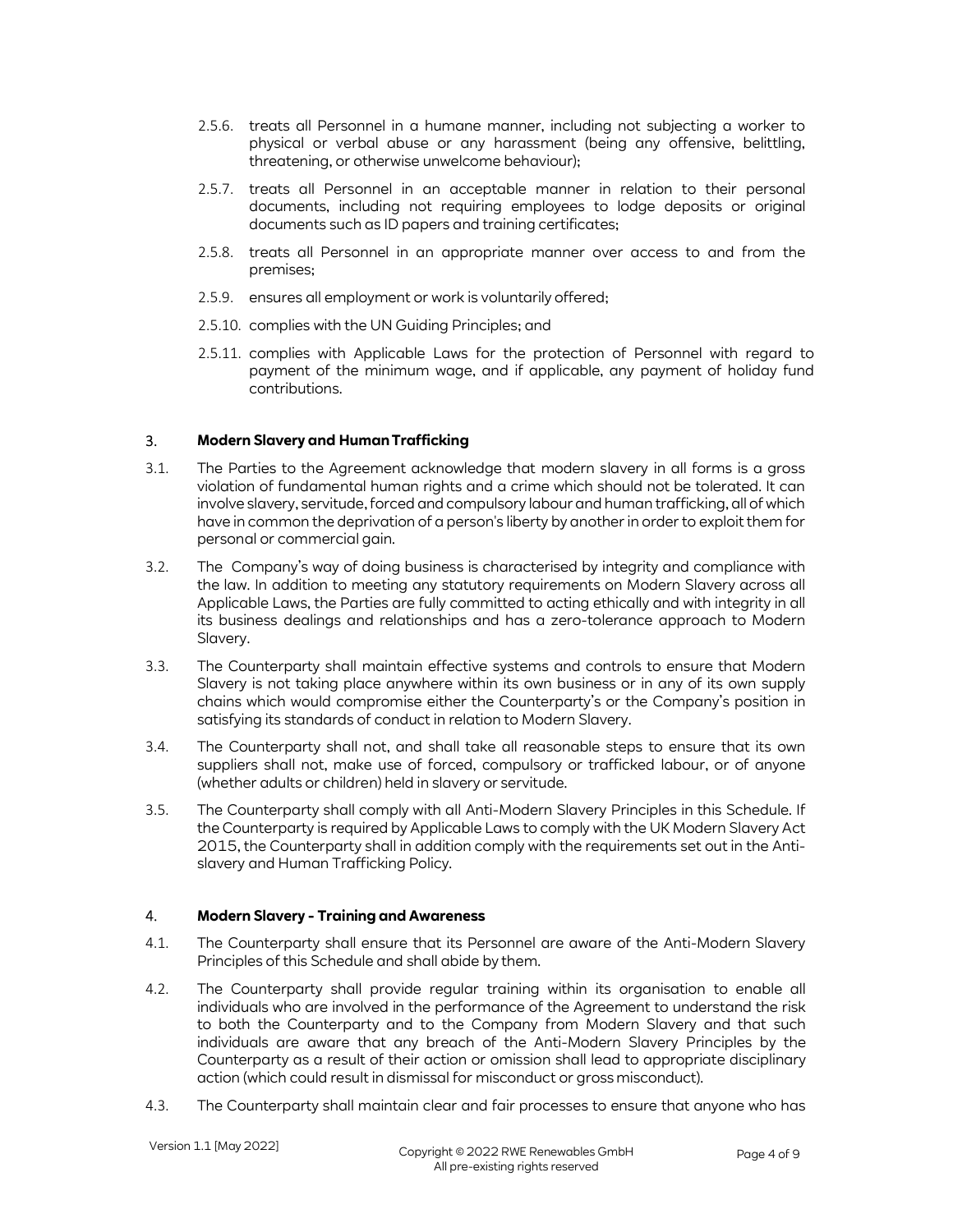concerns about any issue or suspicion of Modern Slavery in any parts of its business or at any supplier tier of its supply chains can report such concerns to an identified person of appropriate authority at the earliest possible stage without the fear of detrimental treatment.

#### 5. Modern Slavery – Reports and Records

- 5.1. The Counterparty shall, during the Agreement and for the period of six (6) years thereafter, maintain such records as may be necessary to trace the supply chain in connection with any performance of the Agreement to enable the Company to determine the Counterparty's compliance with this Schedule.
- 5.2. The Counterparty shall, at its own cost, perform appropriate remediation actions to address any issues or failures identified by an audit carried out pursuant to Paragraphs 9 and 10 below within such timescales as are agreed with the Company. The nature of the remedial action to be taken is at the discretion of the Counterparty, but such action must address the relevant findings of the audit.
- 5.3. The Counterparty shall, upon reasonable notice of the Company, prepare and deliver to the Company a report setting out the steps it has taken to ensure Modern Slavery is not taking place in any of its supply chains or in any part of its business.
- 5.4. The Counterparty shall keep a record of all training offered and completed by its Personnel and other members of its supply chain to ensure compliance with Anti-Modern Slavery Principles of this Schedule and shall make a copy of such records available to the Company on request.

# 6. Anti–Bribery and Corruption

- 6.1. The Parties are fully committed to acting with integrity in all its business dealings and expect all those it does business with to act in an honest, professional, fair and ethical manner and expects the same from its supply chain.
- 6.2. Any instances of bribery and corruption will not be tolerated and any breach of the Anti-Bribery and Corruption Provisions of this Schedule by the Counterparty or its supply chain shall constitute a material breach of the Agreement.
- 6.3. For the purpose of this Schedule, the following words shall have the definitions given hereunder:
	- 6.3.1. if the Counterparty is required by Applicable Laws to comply with the UK Bribery Act 2010, then
		- (a) "adequate procedures" shall have the meaning given to by section 7(2) of the UK Bribery Act 2010 (and any guidance issued under section 9 of that Act);
		- (b) '"foreign public official" shall have the meaning given to it under sections 6(5) and 6(6) of the UK Bribery Act 2010; and
			- (c) the meaning of whether a person is "associated with" another person shall be determined in accordance and section 8 of the UK Bribery Act 2010 and, for the avoidance of doubt, includes supply chain of the Counterparty;
	- 6.3.2. a "Bribe" means any financial or other inducement or reward for action which is illegal, unethical, a breach of trust or improper in any way. Bribes can take the form of money, gifts, loans, fees, hospitality, services, discounts, the award of a contract or any other advantage or benefit; and
	- 6.3.3. "Bribery" includes offering, promising, giving, accepting or seeking a Bribe. All forms of Bribery are strictly prohibited.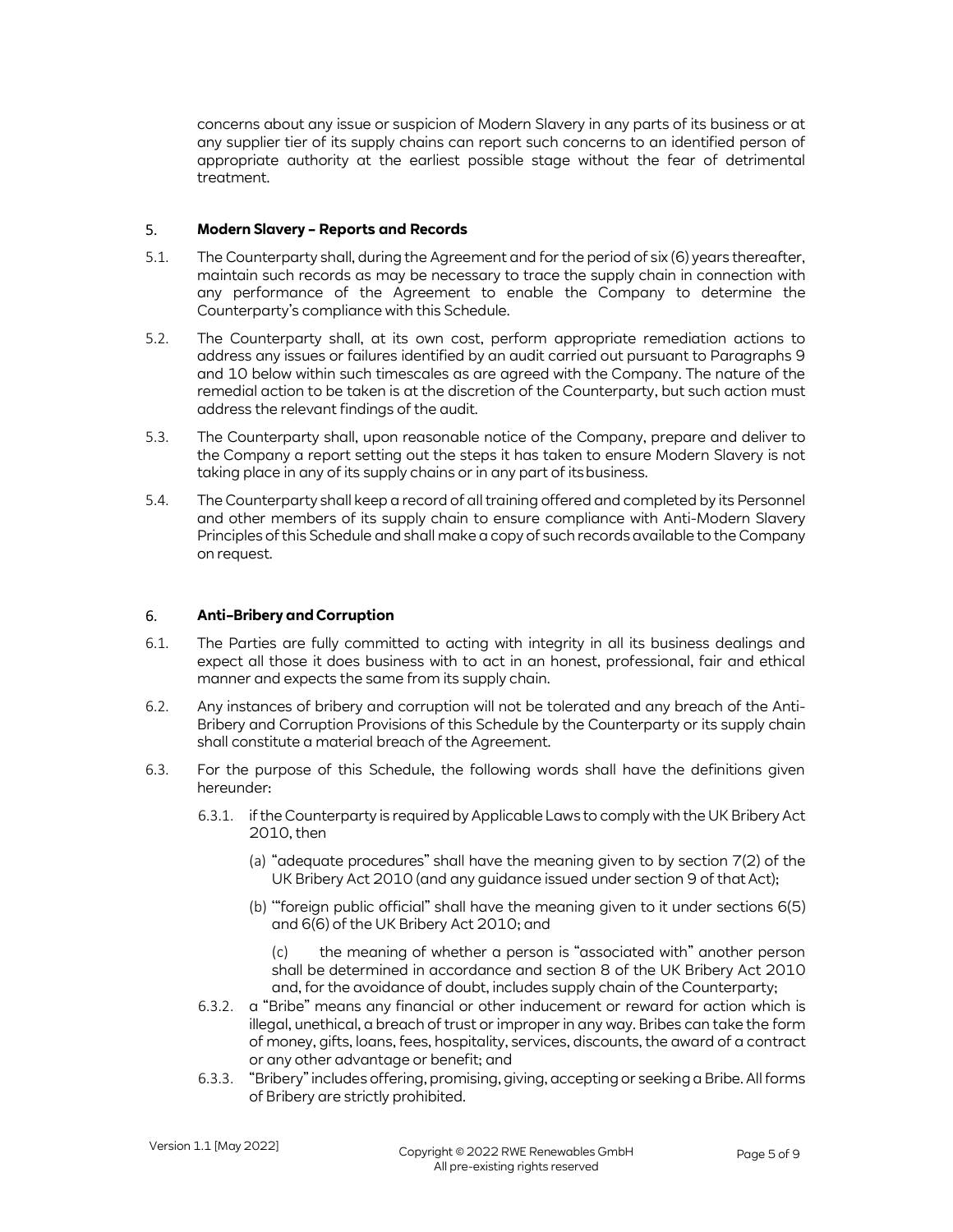- 6.4. The Counterparty shall not:
	- 6.4.1. give or offer any payment, gift, hospitality or other benefit in the expectation that a business advantage will be received in return, or to reward any business received;
	- 6.4.2. accept any offer from a third party that it either knows or suspects is made with the expectation that the Counterparty will provide a business advantage for them or anyone else;
	- 6.4.3. give or offer any payment to a foreign public official in any country to facilitate or speed up a routine or necessary procedure; nor
	- 6.4.4. threaten or retaliate against another person who has refused to offer or accept a Bribe or who has raised concerns about possible Bribery or corruption.; and
	- 6.4.5. if the Counterparty is also required by Applicable Laws to comply with the UK Bribery Act 2010 shall not otherwise engage in any activity, practice or conduct which would constitute an offence under sections 1, 2 or 6 of the UK Bribery Act 2010 if such activity, practice or conduct had been carried out in the UK.
- 6.5. The Counterparty shall:
	- 6.5.1. comply with all Applicable Laws relating to Anti-Bribery and Corruption Provisions;
	- 6.5.2. have and shall maintain in place throughout the Agreement its own policies and procedures, including (if applicable) adequate procedures under the UK Bribery Act 2010, to ensure compliance with this Schedule, and will enforce them where appropriate;
	- 6.5.3. promptly report to the Company any request or demand for any undue financial or other advantage of any kind received by the Counterparty in connection with performance of any pre-contract obligations during the Agreement;
	- 6.5.4. immediately notify the Company in writing if a foreign public official becomes an officer or employee of the Counterparty or acquires a direct or indirect interest in the Counterparty;
	- 6.5.5. upon the request of the Company, certify to the Company in writing, signed by an officer of the Counterparty, compliance with the Anti-Bribery and Corruption Provisions of this Schedule by both the Counterparty and all persons associated with it, providing such supporting evidence of compliance as the Company may reasonably request; and
	- 6.5.6. ensure that there is adequate training on Bribery and corruption throughout its business and that anyone raising concerns in good faith is aware of how to do so without the fear of detrimental treatment.
- 6.6. The Counterparty must take care in accepting gifts or hospitability to ensure that this reasonable and appropriate for legitimate purposes and that it does not constitute a Bribe.
- 6.7. The following forms of gift or hospitality will not be appropriate:
	- 6.7.1. those which are unduly lavish or extravagant;
	- 6.7.2. those which could be seen as an inducement or reward for any preferential treatment;
	- 6.7.3. those which include cash or cash equivalent (such as vouchers);
	- 6.7.4. those given in secret;
	- 6.7.5. those given in an individual's name instead the Counterparty's name; and
	- 6.7.6. gifts of inappropriate type and value depending on the circumstances and taking account of the reason for the gift.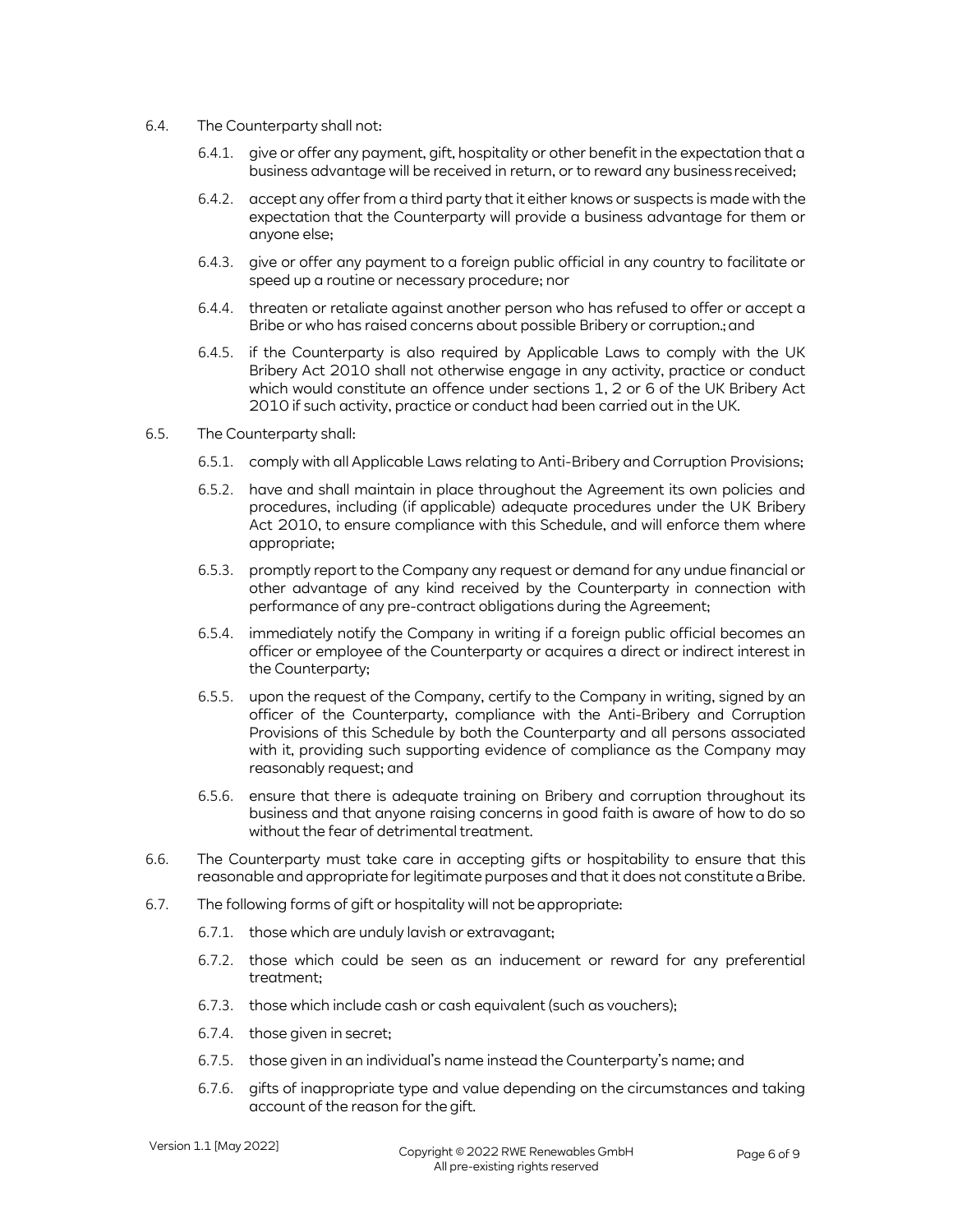- 6.8. The Counterparty must declare and keep a written record of all hospitality or gifts given or received, including all expenses claims relating to hospitality, gifts or payments to third parties.
- 6.9. All accounts, invoices, and other records relating to dealings with third parties, including suppliers and customers, should be prepared with strict accuracy and completeness.

#### 7. Respect for the Environment

- 7.1. The Counterparty shall take a precautionary approach to environmental protection and climate change related to activities, products and services and therefore takes deliberate steps to respect the environment during performance of the Agreement.
- 7.2. The Counterparty shall assess and manage all environmental aspects that can be controlled or influenced to minimise adverse environmental impacts and/or improve environmental performance.
- 7.3. The Counterparty shall ensure delivered products (if any) incorporate environmental aspects throughout the product life cycle, from design through manufacturing and use, to re-use, recycling and disposal. It is desirable for the Counterparty to work towards designing and extending any product life cycles to a circular economy to innovate and rethink common products to reduce waste and to use less natural resources.
- 7.4. The Counterparty shall use resources such as materials, water and energy efficiently and minimise impacts on biodiversity and on the ecosystem.
- 7.5. The Counterparty shall respect the polluter pays principle, and implement preventive controls, emergency response procedures, incident reporting systems and other appropriate continuous improvement measures.

## 8. Health & Safety

- 8.1. The Counterparty shall ensure a safe and healthy workplace for all employees and business partners.
- 8.2. The Counterparty shall assess and manage potential health and safety risks and hazards related to activities, products and services to assess the risks to health & safety of employees, visitors and other third parties as a result of the Counterparty's performance of pre-contract obligations during the performance of the Agreement, and to identify any measures that need to be taken to control those risks.
- 8.3. The Counterparty shall reduce any identified risks according to the following hierarchy: elimination, substitution, engineering controls, administrative controls, and personal protective equipment.
- 8.4. The Counterparty shall implement preventive controls, emergency response procedures, incident reporting systems and other appropriate continuous improvement measures. The Counterparty shall report on their breaches (number, type, measures taken etc.) periodically or on request.
- 8.5. The Counterparty shall, at all times, adhere to good industry practice in relation to health & safety, following all Applicable Laws and any specific requirements by the Company during the performance of the Agreement.

#### 9. Sustainability Verification

9.1. In order to ensure that the Counterparty is complying with this Sustainable Procurement Policy the Company reserves the right to validate compliance and the Counterparty therefore agrees to provide appropriate information or where required permit access to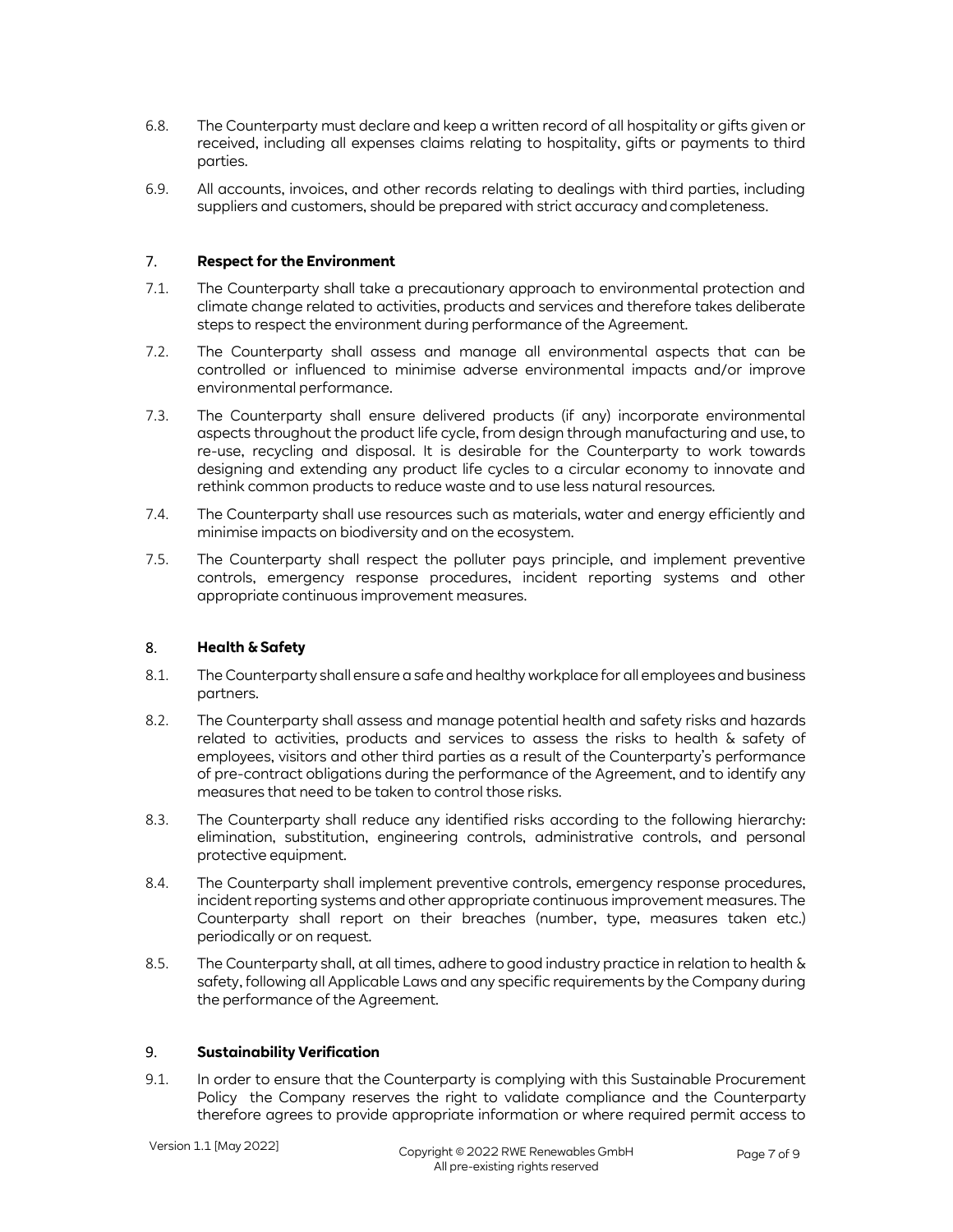the Counterparty's premises and to any premises of its supply chain where any services in connection with the Agreement are being performed and/or any goods are being produced during normal working hours upon giving reasonable notice to the Counterparty for the following purposes:

- 9.1.1. make site inspections as part of bid evaluation;
- 9.1.2. make spot checks/site visits to validate compliance; and
- 9.1.3. use an independent auditor to validate compliance.

#### 10. Potential Breach Management

The Company reserves the right to use appropriate means to establish the validity of the claim and, if validated to issue the Counterparty with a warning and require immediate agreement of an action plan to address the breach.

# 11. Glossary of Terms

A glossary of terms and their respective meanings within this Schedule:

| <b>Term</b>                                       | <b>Description</b>                                                                                                                                                                                                                                                                                                                                                                                                                                                                                                                                                                                                                                                                                                                                                                                                                                                                                                                                                                                                                                                                                                                                                                                                    |
|---------------------------------------------------|-----------------------------------------------------------------------------------------------------------------------------------------------------------------------------------------------------------------------------------------------------------------------------------------------------------------------------------------------------------------------------------------------------------------------------------------------------------------------------------------------------------------------------------------------------------------------------------------------------------------------------------------------------------------------------------------------------------------------------------------------------------------------------------------------------------------------------------------------------------------------------------------------------------------------------------------------------------------------------------------------------------------------------------------------------------------------------------------------------------------------------------------------------------------------------------------------------------------------|
| 'Anti-Bribery<br>and<br>Corruption<br>Provisions' | The principles and ethics in respect of preventing Bribery as set out in this Schedule<br>and in addition shall include the Applicable Laws (if applicable) relating to all<br>applicable anti-bribery or anti-corruption related provisions in criminal and anti-<br>competition laws, and/or, anti-bribery and/or anti-corruption laws anywhere in the<br>world including but not limited to the UK Bribery Act 2010 <sup>1</sup>                                                                                                                                                                                                                                                                                                                                                                                                                                                                                                                                                                                                                                                                                                                                                                                   |
| 'Anti-Modern<br>Slavery<br>Principles'            | The principles and ethics in respect of preventing Modern Slavery as set out in this<br>Schedule and in addition shall include the Applicable Laws, codes or conventions (if<br>any) in respect of Modern Slavery which apply to the Agreement                                                                                                                                                                                                                                                                                                                                                                                                                                                                                                                                                                                                                                                                                                                                                                                                                                                                                                                                                                        |
| 'Agreement'                                       | A formal written agreement entered into and executed between the Counterparty<br>and any part of the Company, including any purchase order                                                                                                                                                                                                                                                                                                                                                                                                                                                                                                                                                                                                                                                                                                                                                                                                                                                                                                                                                                                                                                                                            |
| 'Applicable<br>Laws'                              | means all laws, regulations, statutes, orders, decrees, injunctions, direction licences,<br>permits, consents, approvals, agreements, regulations, bye-laws, judgements,<br>decrees, orders or interpretations of any Competent Authority, court or tribunal<br>having jurisdiction over the matter in question all as may be extended, amended,<br>consolidated, repealed or re-enacted together with any subordinate legislations,<br>issued from time to time by any Competent Authority. In this context, 'Competent<br>Authority' means any authority or other agency empowered by Applicable Laws<br>including planning authorities, local authorities, police, security agencies, fire, health<br>and safety agencies, environment agencies, marine environmental agencies, any<br>national or state or local government or governmental department or legislative<br>minister or commission or regulator, board, body, bureau, agency (whether state or<br>supranational), any authority, instrumentality, court or other judicial or<br>administrative body be it central or local having jurisdiction over either Party and/or<br>performance of any other obligation(s) of the Parties under the Agreement |
| 'Company'                                         | Means RWE Renewables GmbH as well as directly and indirectly affiliated companies<br>in and outside of Germany                                                                                                                                                                                                                                                                                                                                                                                                                                                                                                                                                                                                                                                                                                                                                                                                                                                                                                                                                                                                                                                                                                        |
| 'Counterparty'                                    | The organisation that has entered into the Agreement with the Company                                                                                                                                                                                                                                                                                                                                                                                                                                                                                                                                                                                                                                                                                                                                                                                                                                                                                                                                                                                                                                                                                                                                                 |
| 'Global                                           | Global Compact Initiative of the United Nations in the areas of human rights, labour                                                                                                                                                                                                                                                                                                                                                                                                                                                                                                                                                                                                                                                                                                                                                                                                                                                                                                                                                                                                                                                                                                                                  |